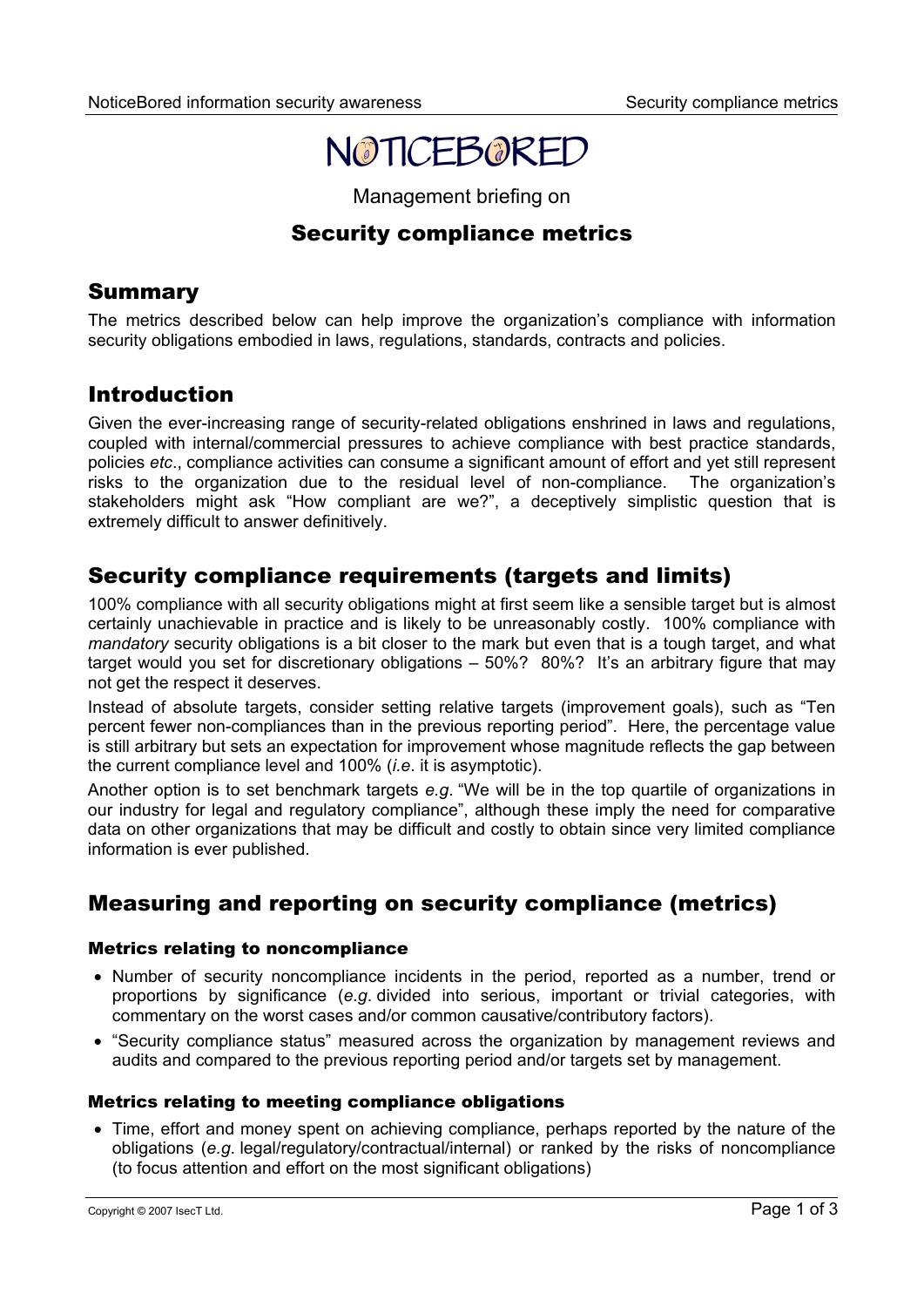• "Compliance lag" *i.e*. the total number of days that compliance activities are overdue, analyzed across the business or by type of obligation or by risk

#### Metrics relating to compliance processes

- Time, effort and money spent on compliance-related activities such as compliance reviews/audits, disciplinary action, legal and other enforcement actions.
- Efficiency metrics such as the proportion of employee time spent on compliance assessment, improvement and enforcement versus other more productive business activities.

#### Confidence metrics[\\*](#page-1-0)

A rather different style of metric involves surveying management regarding their confidence in security compliance, for example:

How confident are you that the level of security compliance meets the business needs? Please mark the following percentage scale at the appropriate point, in your opinion.

| 0%          | 50%                                                                                                                                                 | 100%        |
|-------------|-----------------------------------------------------------------------------------------------------------------------------------------------------|-------------|
| Not at all. | Not quite enough   Just about enough                                                                                                                | Absolutely! |
|             | <b>Comments</b> e.g. what led you to this score? Have there been particular noncompliance<br>situations or incidents that influenced your decision? |             |

Confidence metrics like this give a guide to the level of compliance effort that management feel is appropriate, and hence can help set priorities, but obviously they depend on managers understanding their compliance status and giving honest responses. [Some would call this an indicator not a metric]. The comments can be just as useful as the statistics, however.

### Reporting

Compliance reporting includes two aspects: the statistics and the commentary. The statistics give a guide to the compliance status relative to absolute or comparative targets and previous performance (trends), whereas the comments help put noncompliance incidents and compliance activities in a business context. These are complementary, mutually supporting approaches. You should put just as much effort into both to ensure that managers understand the priorities and support additional effort (and perhaps investment in automated controls) where necessary.

### Conclusion

The metrics and reporting methods noted in this paper have hopefully stimulated you to derive creative and useful measures for your own situation. Do not neglect the value of having someone present and discuss reports with management. The dialogue that ensues can be very effective at teasing out any underlying issues and concerns on both sides. Why not present and discuss these ideas with your management and seek their opinions, bringing to the table some prototype reports

 $\overline{a}$ 

<span id="page-1-0"></span><sup>\*</sup> It is possible to automate this kind of survey on the intranet *e.g*. see [www.2ask.de](http://www.2ask.de/) (German language)